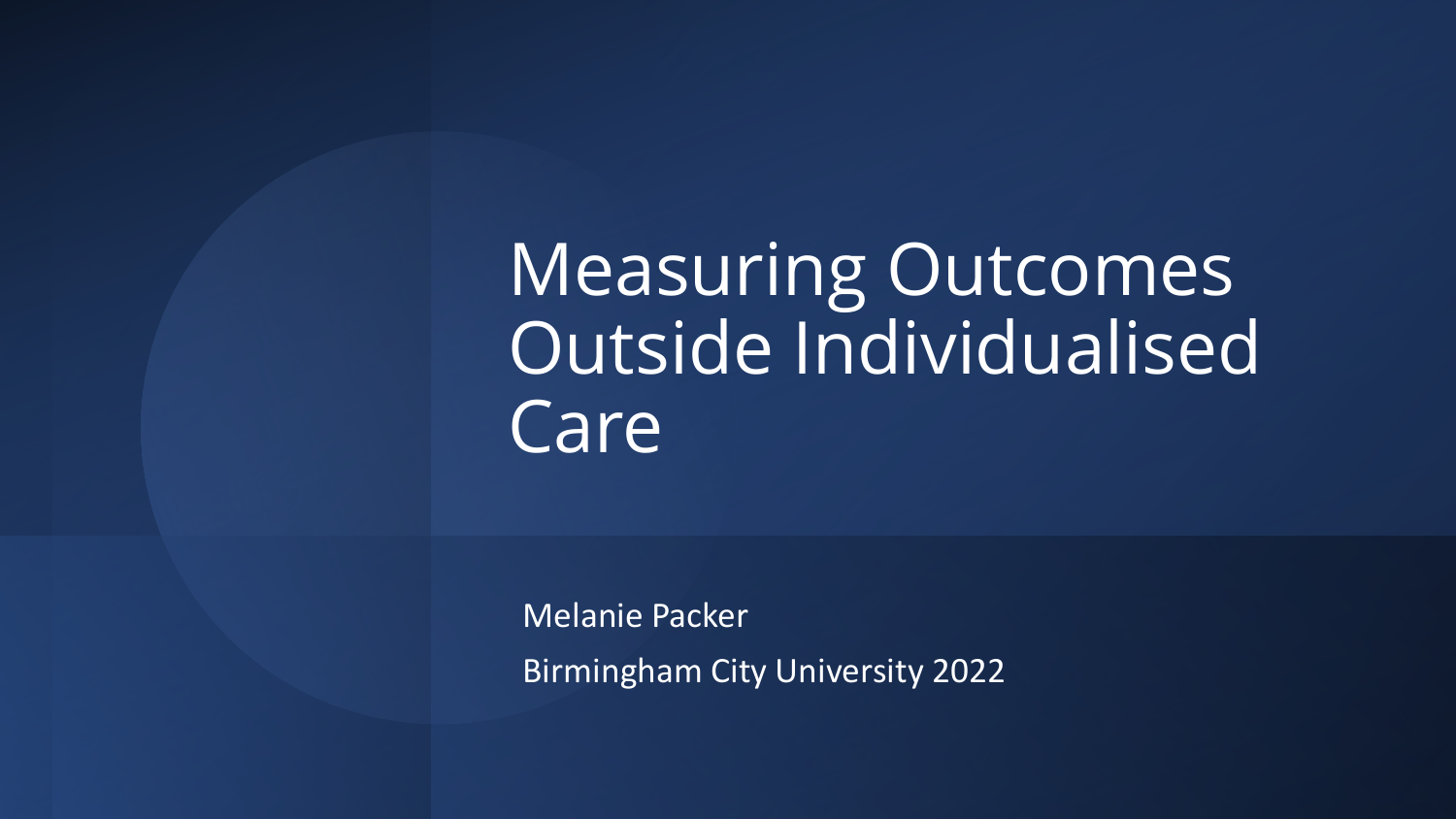#### **Speech and language therapy outside individualised care**

- **Health promotion** and **awareness raising** campaigns.
- **Training** the wider health, education and social care, and voluntary sector workforce to support prevention, early identification and early intervention.
- **Working collaboratively** with adults, young people, children, as well as families and carers, **to co-produce** initiatives to improve outcomes and reduce inequalities.
- **Adapting the environment to reduce the barriers** that perpetuate and limit activity and participation for groups or sections of the population.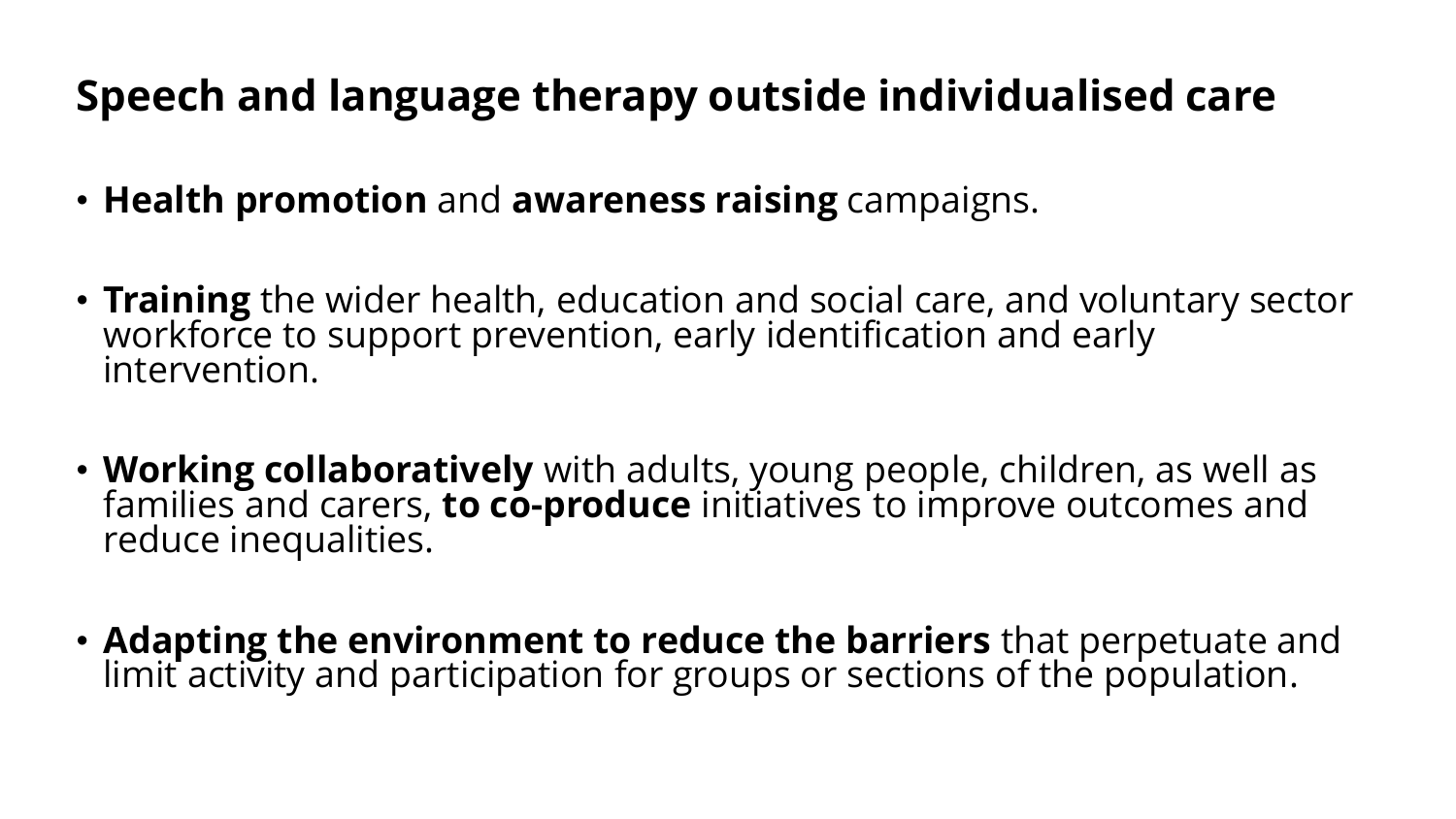Output from the project: RCSLT Framework

- Designed to support teams across all clinical areas, across the four nations
- RCSLT guidance is available online: [https://www.rcslt.org/members/deliverin](https://www.rcslt.org/members/delivering-quality-services/outcome-measurement/outside-individualised-care/#section-1) g-quality-services/outcomemeasurement/outside-individualisedcare/#section-1
- RCSLT Framework available in PDF format: [https://www.rcslt.org/members/deliverin](https://www.rcslt.org/members/delivering-quality-services/outcome-measurement/outside-individualised-care/#section-7) g-quality-services/outcomemeasurement/outside-individualisedcare/#section-7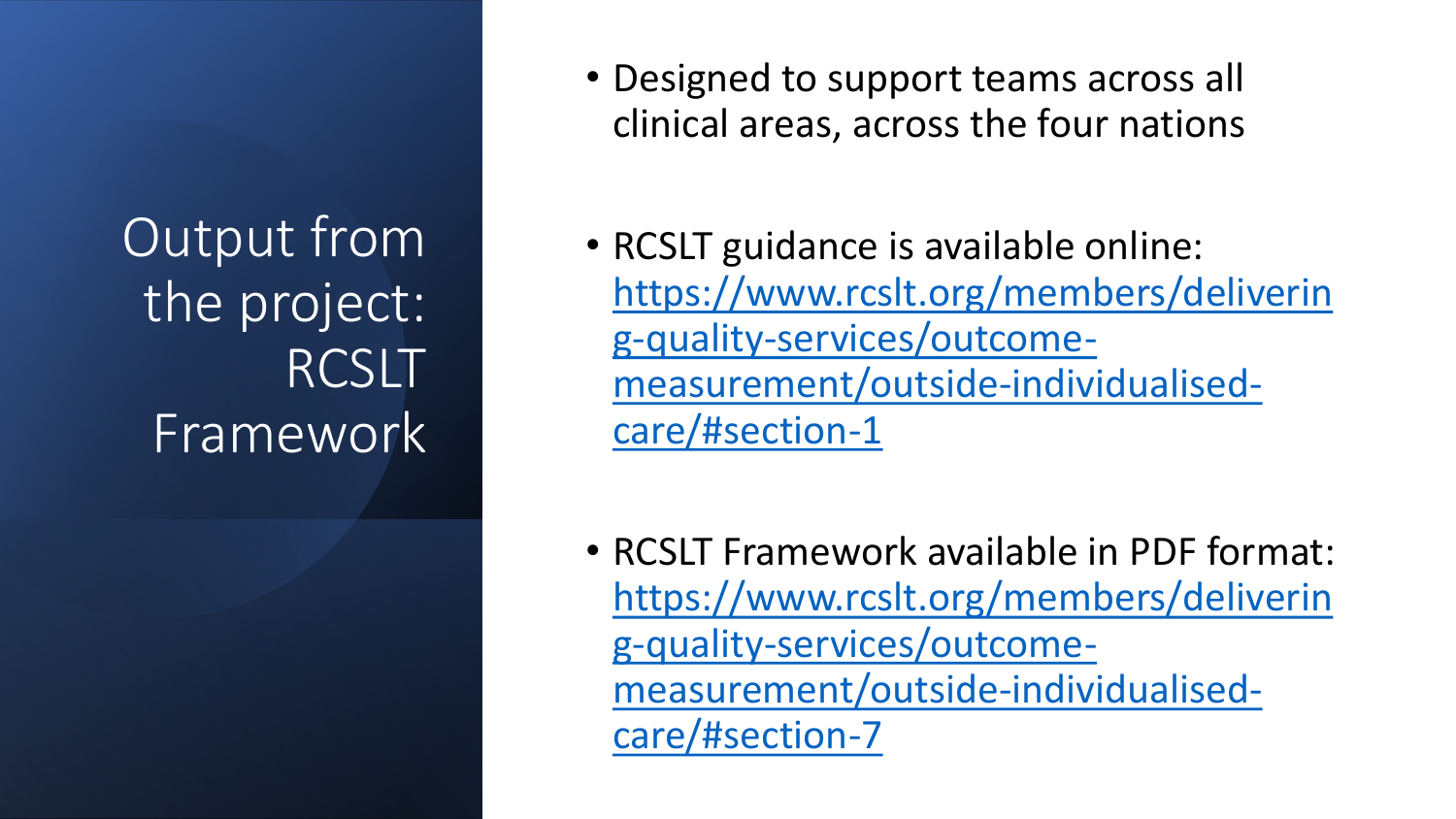Framework to support outcome measurement outside of individualised care

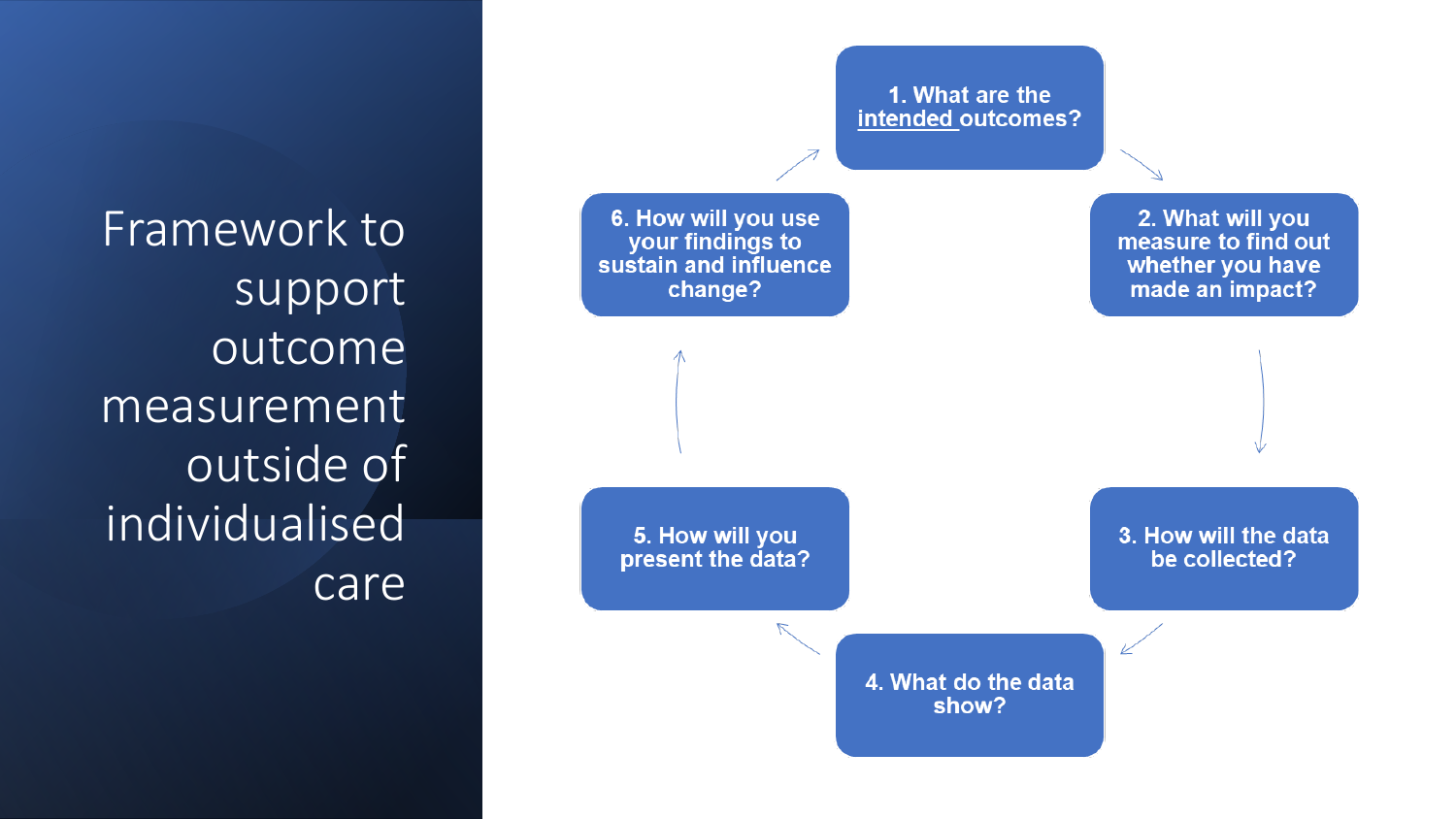#### Start with end in mind

- What is your vision?
- What will success look like?
- What are the steps that will take you to your intended outcomes?
- Co-Production is key

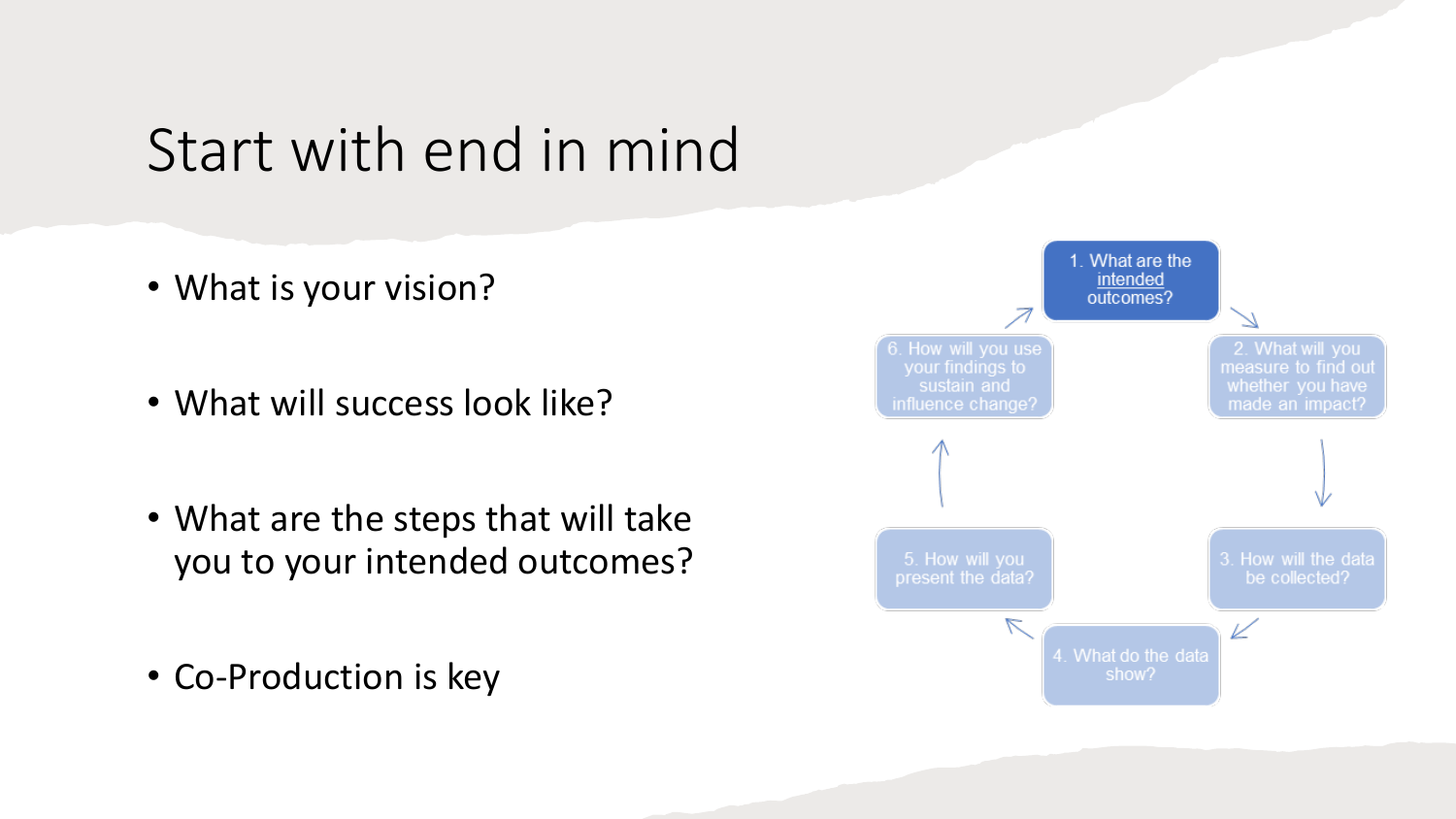#### Impact

- What can you measure?
- Focus on impact not outputs
- Don't collect data for the sake of collecting data
- Who will collect the data?
- How will the data be collected?

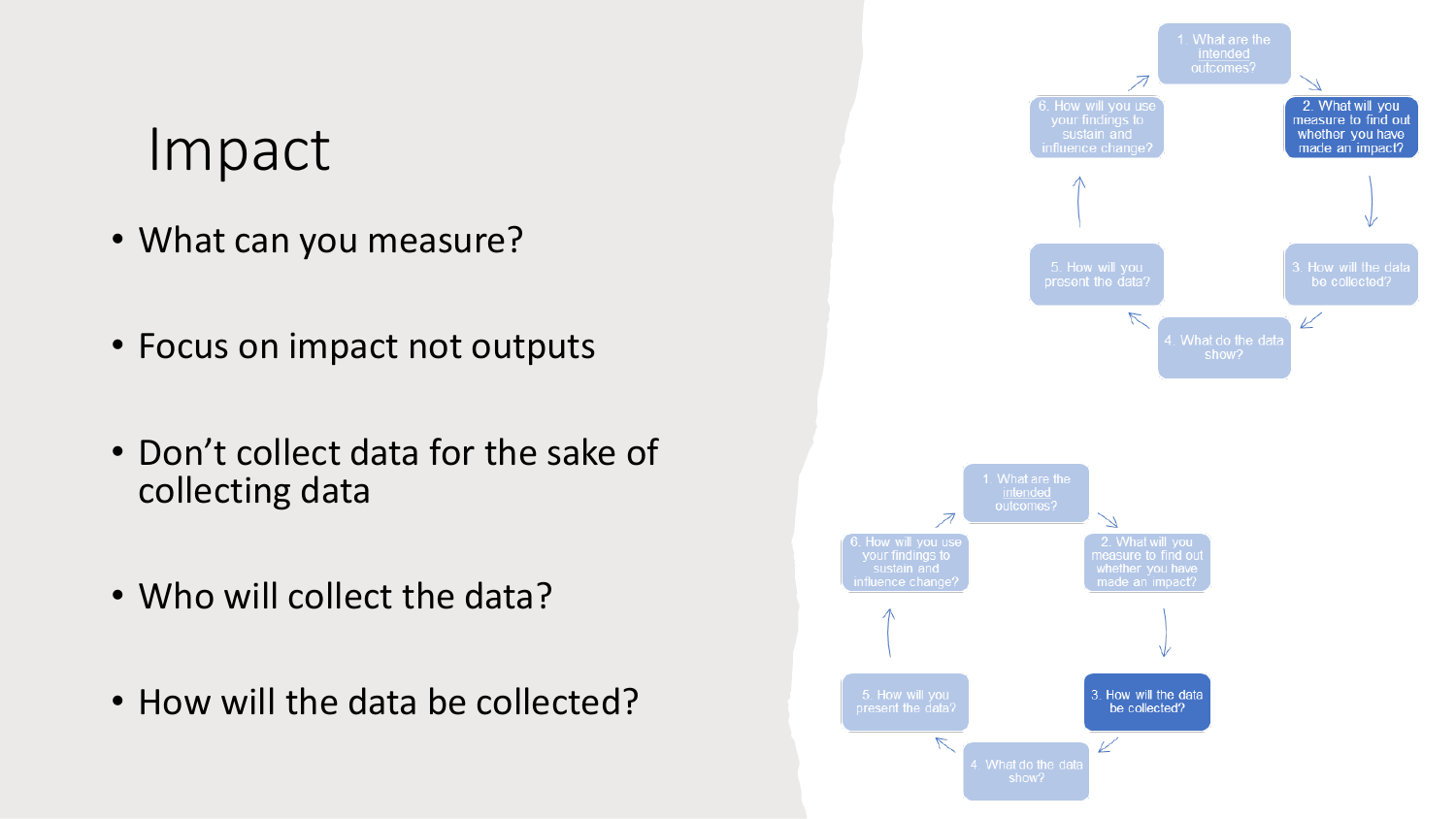### Interpretation

- Consider how you will **store, organise**  and **analyse** your data
- **Interpreting** data:
	- Original intended outcomes
	- Design of your project
	- Combining data sets
	- Baseline vs. final dataset(s)
	- Alternative explanations

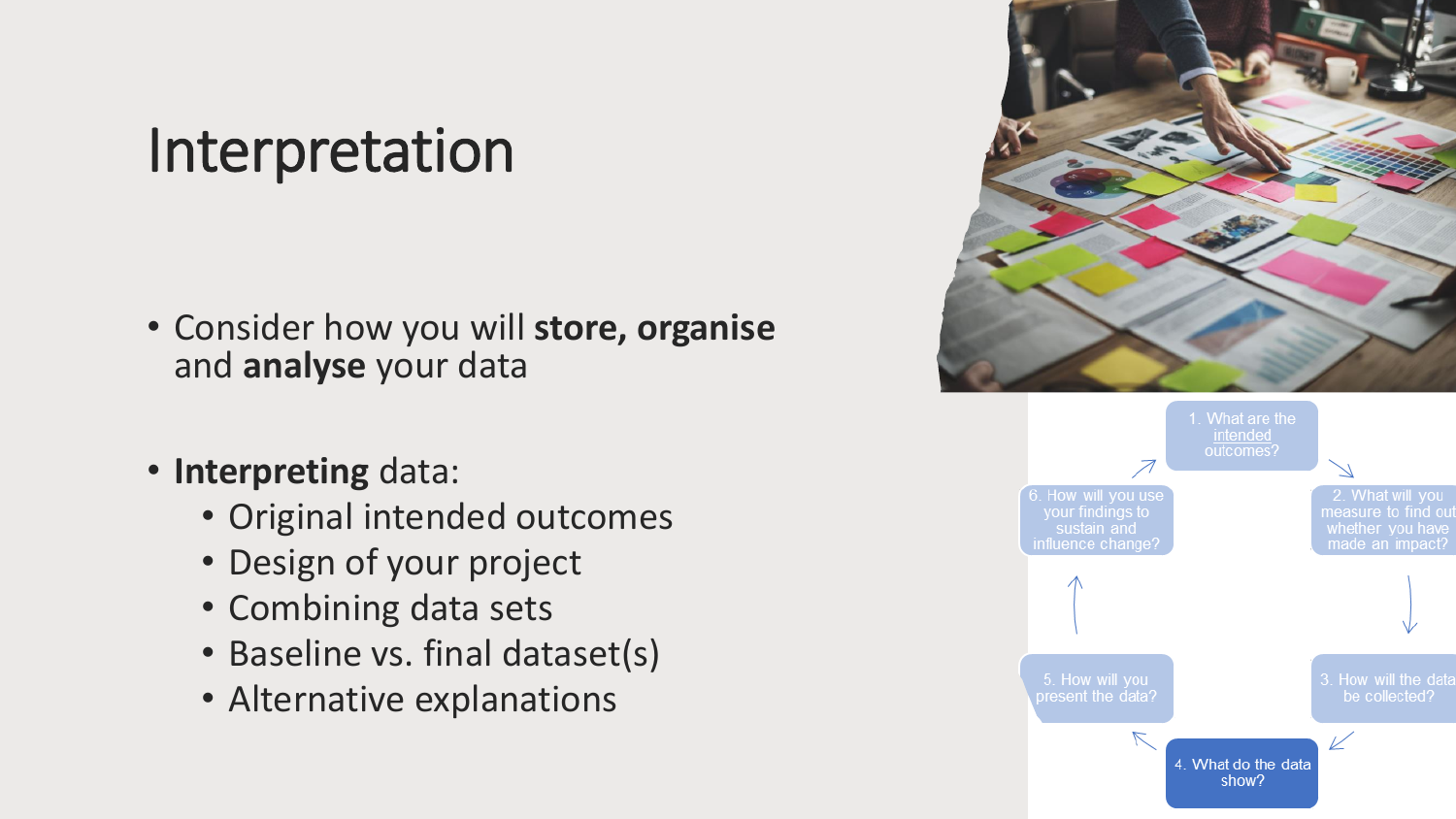## Influencing Change

Evaluation and write up is essential

Who is your audience?

Consider mixed media presentations

Be explicit, honest and open

Recommendations for the next steps



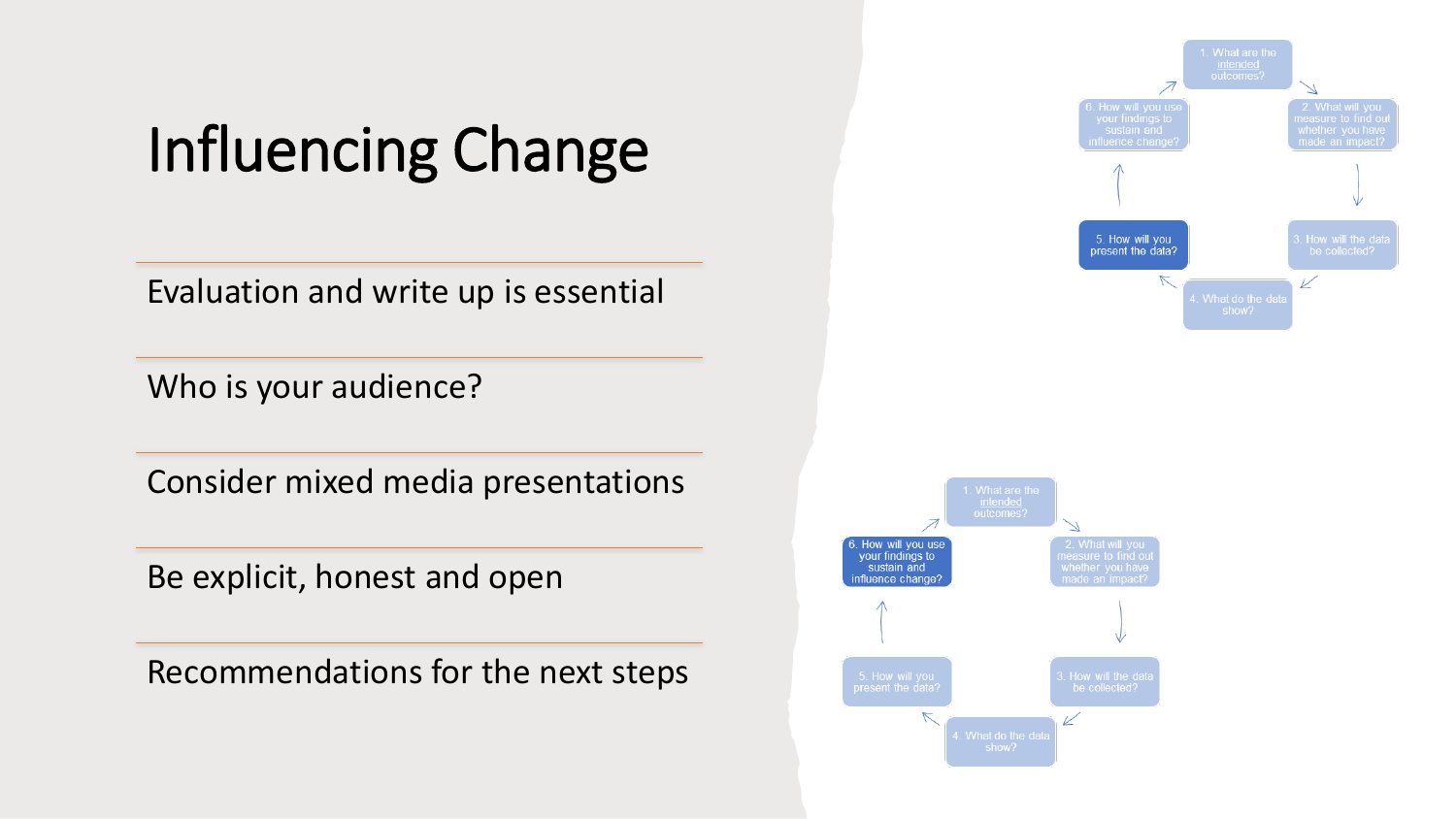